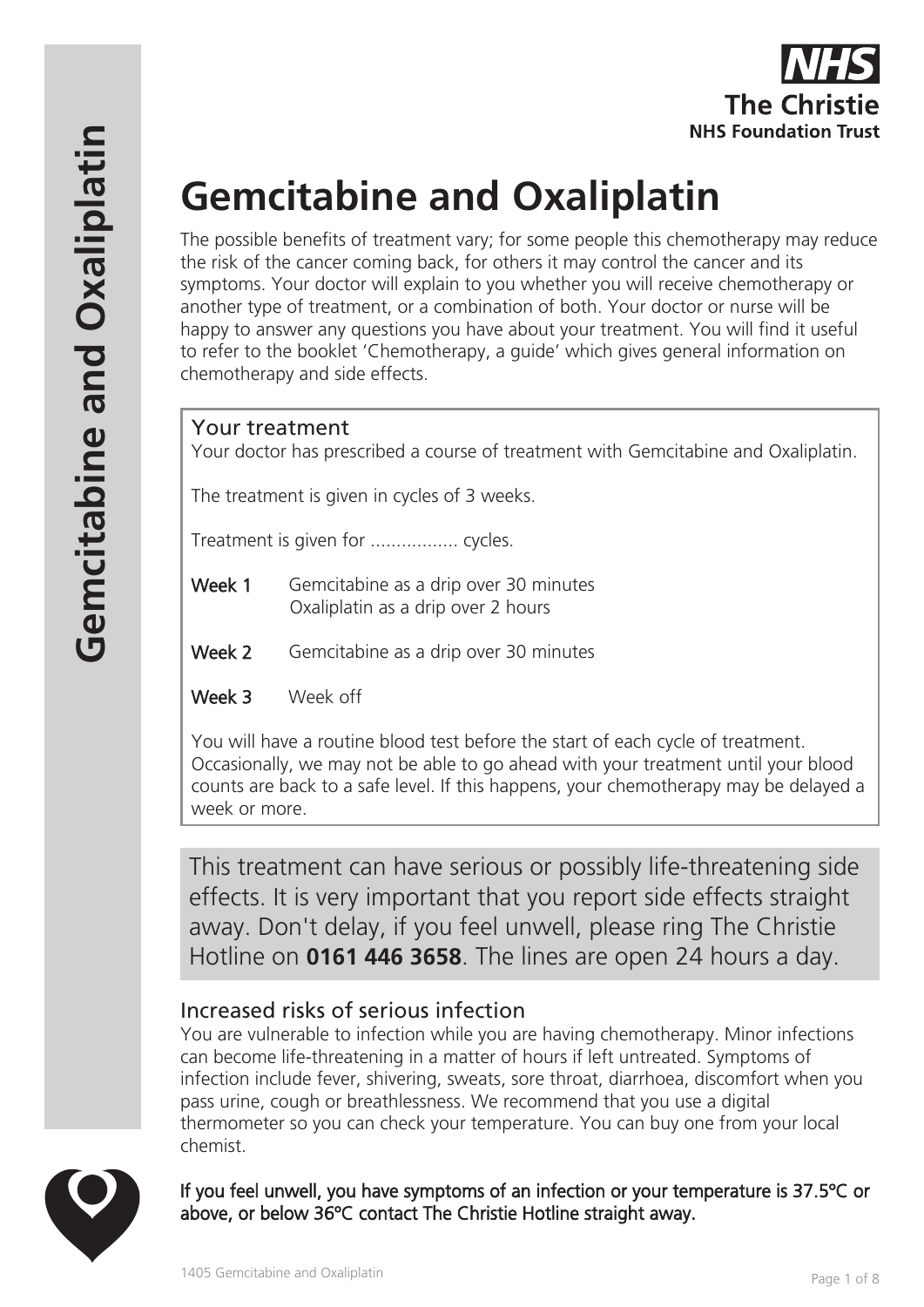# Possible side effects

Chemotherapy can cause many different side effects. Some are more likely to occur than others. Everyone is different and not everyone gets all the side effects. Most side effects are usually temporary, but in some rare cases they can be life-threatening. It is important to tell your hospital doctor or nurse about any side effects so they can be monitored and, where possible, treated.

# Common side effects (more than 1 in 10)

# • Anaemia (low number of red blood cells)

While having this treatment you may become anaemic. This may make you feel tired and breathless. Let your doctor or nurse know if these symptoms are a problem. You may need a blood transfusion.

#### • Bruising or bleeding

This treatment can reduce the production of platelets which help the blood clot. Let your doctor know if you have any unexplained bruising or bleeding, such as nosebleeds, bloodspots or rashes on the skin, and bleeding gums. You may need a platelet transfusion.

#### • Flu-like symptoms and headaches

Some chemotherapy may cause flu-like symptoms such as fever, aches and pains and shivering about 3 to 5 hours after it is given. These symptoms are temporary and should go within 12 to 24 hours. Paracetamol will help. If your symptoms are particularly severe, tell your doctor on your next visit.

#### • Lethargy

Some chemotherapy may make you feel tired and lacking in energy. It can be frustrating when you feel unable to cope with routine tasks. If you do feel tired, take rest and get help with household chores. If necessary, take time off work. Gentle exercise such as walking can be beneficial.

#### • Numbness in the fingers and toes

Oxaliplatin can increase the sensitivity of nerve endings. You may develop pins and needles, tingling or numbness, or pains like small 'electric shocks' and may have difficulty in carrying out delicate tasks such as buttoning clothes (this may sometimes occur in association with cramps) which may last for a few days. These symptoms are often triggered by exposure to cold. Take care with extreme drops of temperatures, for example, opening fridge/freezers. Avoid drinking iced drinks and eating very cold food for 24 hours before the treatment and for 24 hours afterwards. The chance of these symptoms occurring increases as you receive more oxaliplatin and will improve over time once you stop treatment. Rarely, the numbness can be permanent. It may be necessary to interrupt or stop the oxaliplatin if numbness and tingling are causing you problems. Take care when using hot water as you may burn yourself. Use protective gloves when cooking and gardening. (See Appendix for further information).

# • Skin and nail changes

Increased sensitivity to the sun Your skin will tan or burn in the sun more easily. Sit in the shade, avoid too much sun and use a high factor sunblock cream and wear a hat.

Nail changes You may have a blue tinge or darkening of the nails, flaking of the nails or pain and thickening of the area where the nail starts growing.

# Uncommon side effects (less than 1 in 10)

#### • Fluid retention

Your feet or legs may become swollen with this chemotherapy. If this is mild, no specific treatment is needed. Keeping your feet and legs raised may help. Tell your doctor if the swelling is severe.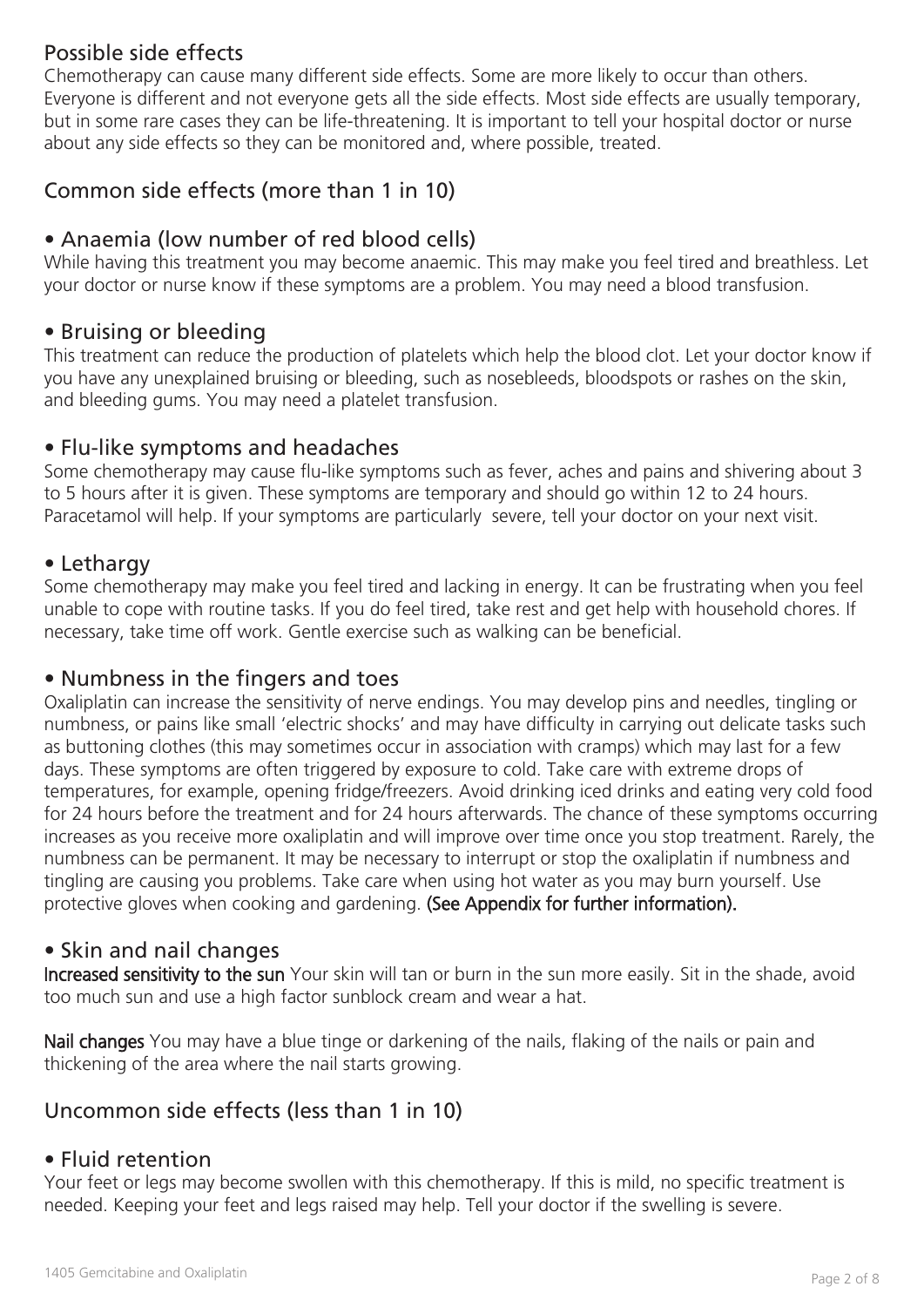# • Skin rash

You may develop a skin rash. This is usually mild and easily treated. Please tell your doctor on your next visit.

### • Mild nausea and vomiting (sickness)

You may have mild nausea and vomiting. You may be given anti-sickness tablets to take at home. If you continue to feel or be sick, contact your GP or The Christie. Your anti-sickness medication may be changed or increased.

#### • Hair thinning

Some hair loss may occur during treatment although this is unlikely. It is advisable to avoid perms, colours, use of hot brushes and vigorous, frequent washing that could increase hair loss. Please remember that this is a temporary side effect and your hair will grow back when your treatment is completed. Very rarely, hair loss can be permanent.

The cancer information centre offers a coping with hair loss service to all patients where support, information and advice will be given. Drop in, contact 0161 446 8100 or email informationcentre@christie.nhs.uk. Information about the wig service can also be found here and vouchers for wigs can also be obtained for eligible patients. The wig room provides a drop in service, please see The Christie leaflet 'The wig fitting service' for further information.

The Maggie's Centre runs a Talking Heads hair loss support workshop for anyone who is anticipating or experiencing hair loss (both men and women). These sessions cover the practicalities of hair loss as well as offering support with its emotional impact. Contact Maggie's on 0161 641 4848 or email manchester@maggiescentres.org.

#### • Upset bowels

You may get upset bowels with this chemotherapy:

Diarrhoea If this becomes a problem while you are having treatment, anti-diarrhoea tablets can be bought from a pharmacy or prescribed by your GP for a temporary period until this is resolved. If the problem persists, contact The Christie. Ask the staff for a copy of The Christie booklet 'Eating - help yourself' which has useful ideas about diet when you are having treatment.

Constipation Try to drink plenty of fluids and eat foods high in fibre. Tell your doctor who may prescribe a suitable laxative.

#### • Watery eyes

Your eyes may also water. Often this will improve with time and needs no specific treatment. But if you have ongoing symptoms, please discuss this with your doctor or nurse.

#### • Vein pain

This chemotherapy can cause pain along the vein during and after treatment. This should only be temporary but contact your hospital doctor or nurse if this becomes severe.

#### • Infusion reactions

Sometimes you may experience unpleasant feelings in the throat, particularly when swallowing which can give the sensation of shortness of breath. However, you will be able to breathe normally. These sensations usually occur while you are having oxaliplatin and may be dealt with by slowing the infusion of oxaliplatin from 2 - 6 hours. Also taking a warm (not hot) drink can help if cold air is causing you swallowing difficulties. Rarely patients can experience jaw pain.

#### • Extravasation

Extravasation is when chemotherapy leaks outside the vein. If you develop redness, soreness or pain at the injection site at any time please let us know straight away.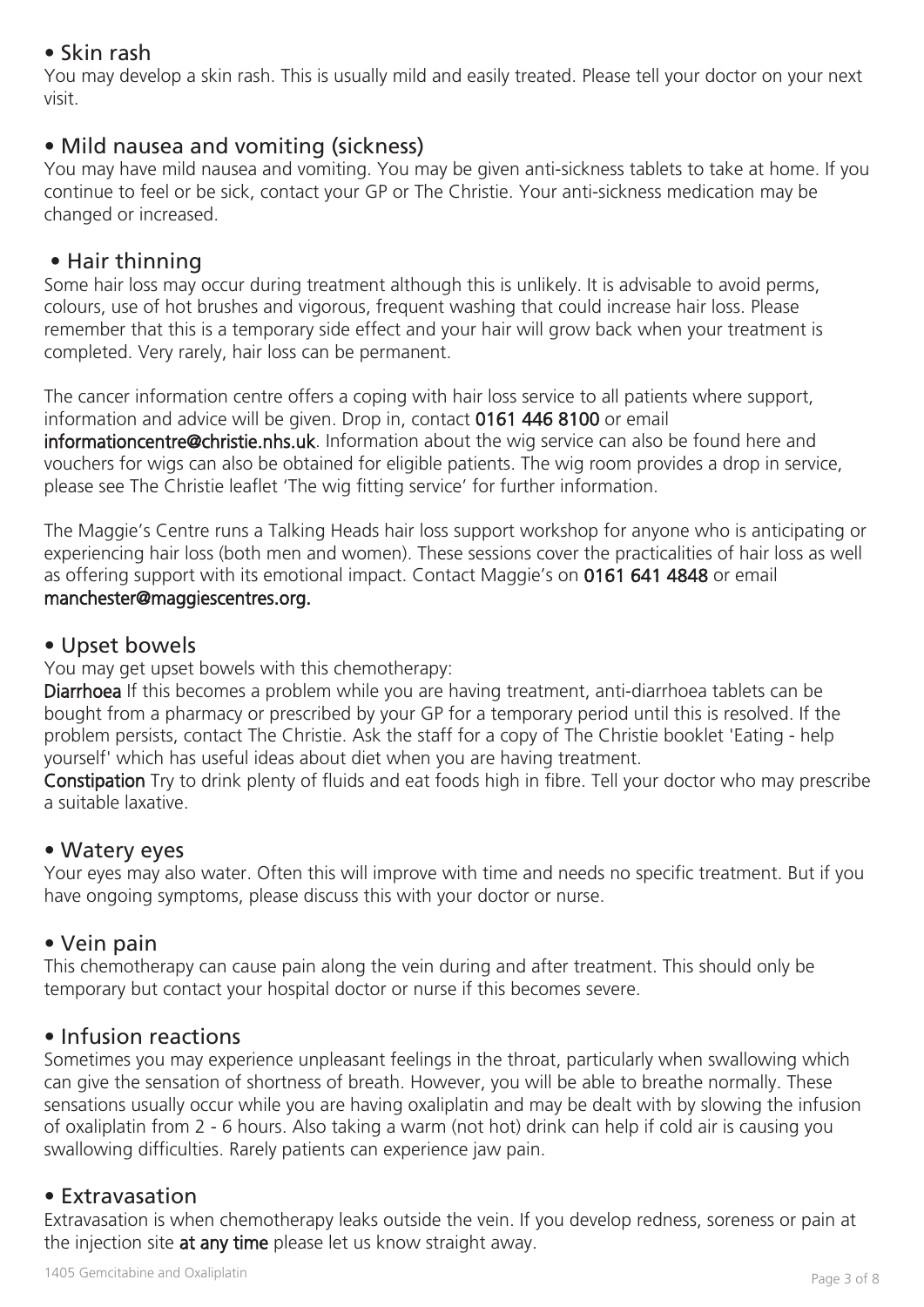#### • Herbal medicine

Some herbal medicine including St John's Wort can affect the chemotherapy. You should let your doctor or nurse know if you are taking any herbal medication, complementary or alternative medicine, including vitamins, minerals and medicines purchased over-the-counter.

# Rare side effects (less than 1 in 100)

#### • Breathlessness

Very rarely, this chemotherapy can cause inflammation of your lungs. This can make you breathless. Tell your doctor if you develop this problem while you are having this chemotherapy. Stopping taking the chemotherapy and taking steroids will help.

#### • Allergic reactions

Whilst receiving the oxaliplatin patients rarely can feel hot, faint, breathless, sick, or develop an itchy rash. These can be symptoms of an allergic reaction. If an allergic reaction is suspected the oxaliplatin drip will be stopped and medications can be given to settle the allergic reaction. Allergic reactions are more likely to occur after several months of treatment, or when the treatment is being re-started after a treatment break. If treatment is being re-started after a break, additional drugs are given to reduce the risk of an allergic reaction occurring. If you have an allergic reaction to oxaliplatin your doctor will discuss with you what treatment options are available.

#### • Severe skin reaction (Warning!)

Very rarely, you may develop a severe skin reaction. If you experience tender, red skin patches which subsequently blister, please seek urgent medical advice. The skin patches may be preceded by fever, chest symptoms and photophobia (a need to squint or close your eyes, which is worse in bright light). These symptoms may be caused by a conditions called Toxic Epidermal Necrolysis (TEN) and Stevens Johnson Syndrome (SJS).

#### Serious and potentially life threatening side effects

In a small proportion of patients chemotherapy can result in very severe side effects which may rarely result in death. The team caring for you will discuss the risk of these side effects with you.

#### Sex, contraception and fertility

Protecting your partner and contraception: We recommend that you or your partner use a condom during sexual intercourse while you are having the course of chemotherapy. Chemotherapy is dangerous to unborn babies and this will also protect you and your partner from any chemotherapy drugs that may be present in semen and in the vagina. If you suspect that you may be pregnant please tell your doctor immediately.

Fertility: This chemotherapy may affect your ability to have children. Your doctor or nurse should have discussed this with you. If not, please ask them before you start treatment.

#### Late side effects

Some side effects may become evident only after a number of years. In reaching any decision with you about treatment, the potential benefit you receive from treatment will be weighed against the risks of serious long term side effects to the heart, lungs, kidneys and bone marrow. With some drugs there is also a small but definite risk of developing another cancer. If any of these problems specifically applies to you, the doctor will discuss these with you and note this on your consent form.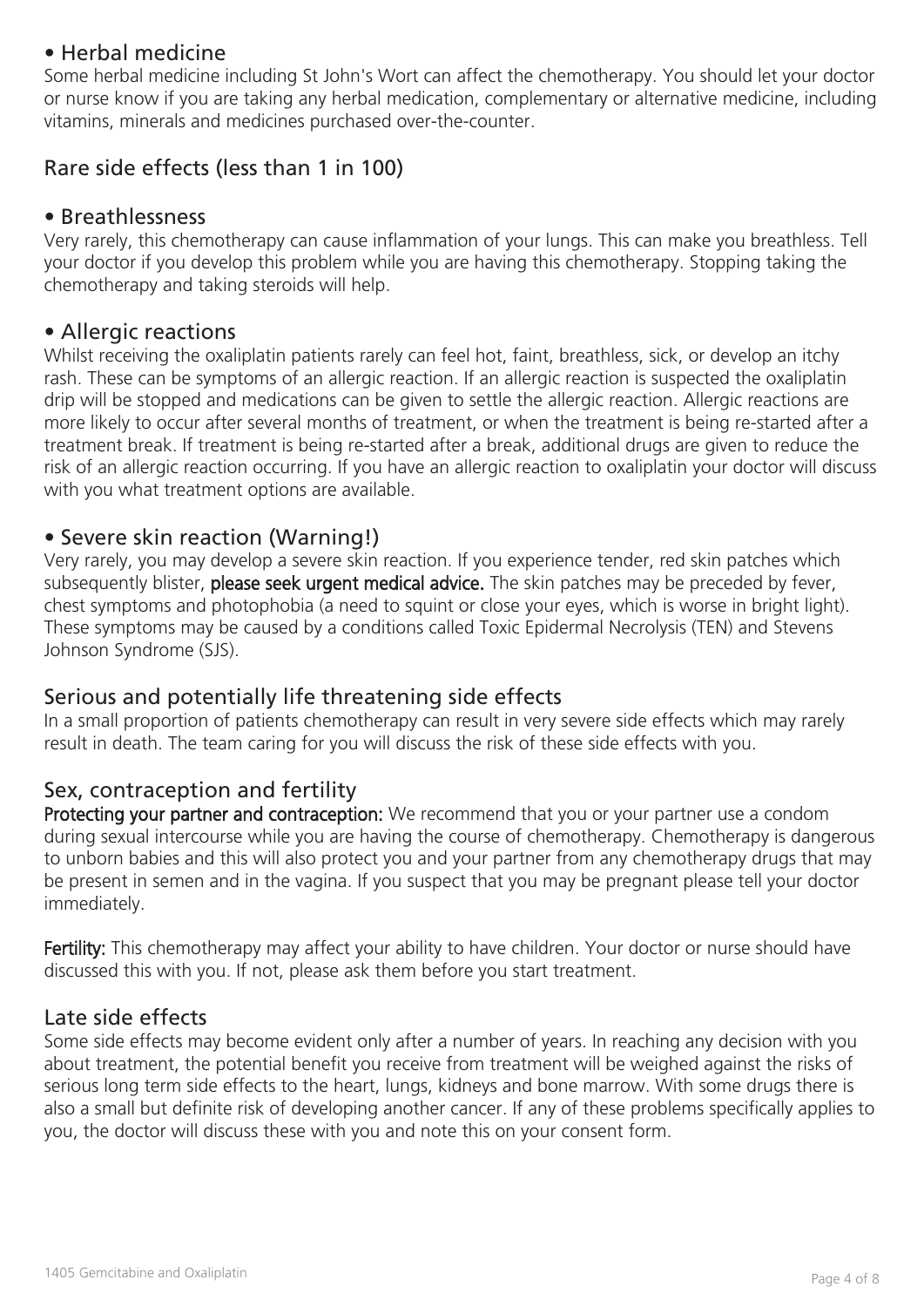# **Contacts**

If you have any general questions or concerns about your treatment, please ring the area where you are having treatment:

Administration enquiries - 0161 918 7606/7610 Chemotherapy nurse - 0161 918 7171 Clinical trials unit - 0161 918 7663

For urgent advice ring The Christie Hotline on 0161 446 3658 (24 hours)

Your consultant is: .....................................................................

Your hospital number is: ...........................................................

Your key worker is: ....................................................................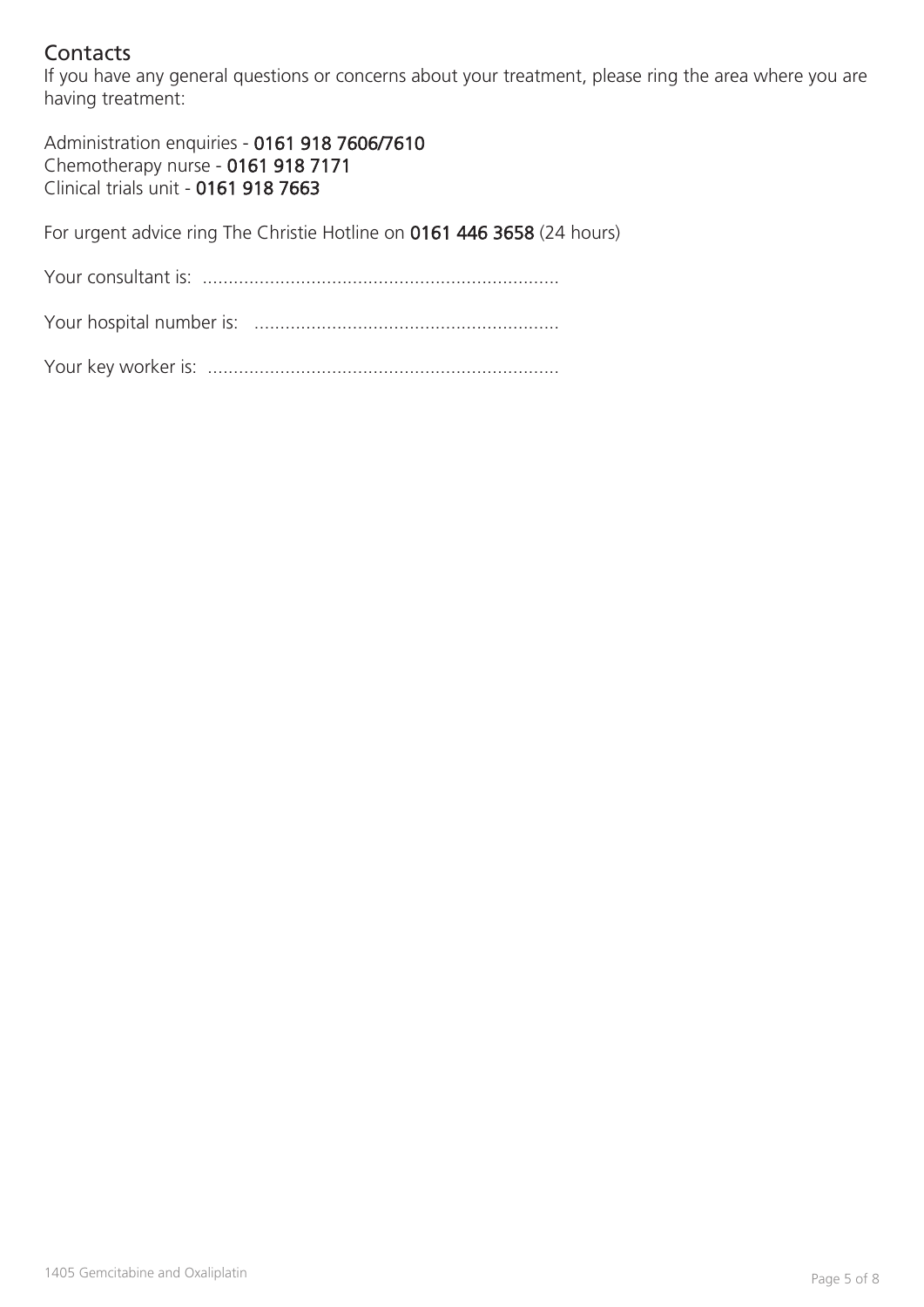# Appendix

# Oxaliplatin-induced peripheral neuropathy

Oxaliplatin is a commonly prescribed drug used in the treatment of cancer. It has been used for many years, and the safety profile and side-effects are well known. Peripheral neuropathy (nerve damage) is a common side effect due to the effects of oxaliplatin on the nerves. Almost all patients experience temporary symptoms of pins and needles exacerbated by exposure to the cold. However, repeated treatment can cause persistent numbness to develop in more than 30% of patients treated with oxaliplatin, which can be long lasting, troublesome and permanent in up to 10% of patients.

It is important that patients and their carers are alert to the signs and symptoms of peripheral neuropathy. The symptoms should improve slowly after the treatment has finished, but in some people they may never go away and have potential to affect their quality of life forever. Sometimes the effects of the nerve damage become apparent, or even worsen after the discontinuation of the chemotherapy.

# Signs and symptoms of peripheral neuropathy:

For most individuals, tingling in hands will be triggered by anything cold, such as iced drinks and cold air. If you notice that your symptoms are related to the cold, you should avoid cold food and drinks and wrap up warmly (wear gloves, socks and a scarf to cover your nose and mouth) in the cold weather. Use gloves when taking things out of the freezer or fridge. These symptoms are generally short lived and expected with the use of oxaliplatin. If however you have these symptoms all the time, you do need to inform the cancer specialist and the nurse treating you.

The symptoms of peripheral neuropathy are known to worsen in terms of severity and duration with successive treatments. This is known as a cumulative effect. These symptoms can include numbness, tingling and cramping of the hands and feet. You may also find it hard to fasten buttons or to do other fiddly tasks such as tying shoelaces. In more severe or established cases you can experience difficulties writing, using a computer keyboard or difficulties in day to day walking (unable to feel the ground). In severe cases, these symptoms can mean that it is no longer safe for a patient to drive. This is why we want to emphasise the need to stop the drug in a timely manner, rather than carry on too long, causing more difficulties.

The medical team would want to review and adjust the dose of the oxaliplatin drug to account for this and reduce the risk of more severe permanent nerve damage. Therefore every time you attend for a chemotherapy review you should be asked whether you have had any numbness, cramping or tingling of the hands or feet and whether they are worsening.

If persistent symptoms are present, the oxaliplatin drug will be stopped. There is no proven treatment to help reverse existing nerve damage, although symptoms often improve slowly over time. If you have pain associated with the numbness additional medications may be suggested to try to help reduce the pain. If a clinical trial is available your medical team will discuss this with you.

# Self-care advice:

• Whilst receiving and after treatment with oxaliplatin, avoid cold temperatures and objects. For example, cold drinks, ice cream, washing in cold water. Many patients wear gloves when using the fridge or freezer.

• Cover yourself with a blanket while you are receiving your oxaliplatin infusion.

• In winter, after receiving your treatment, take care when leaving the chemotherapy unit as the cold air outdoors can cause you to feel like you can't get your breath. Put on a scarf, gloves and warm coat before going outdoors.

Continued...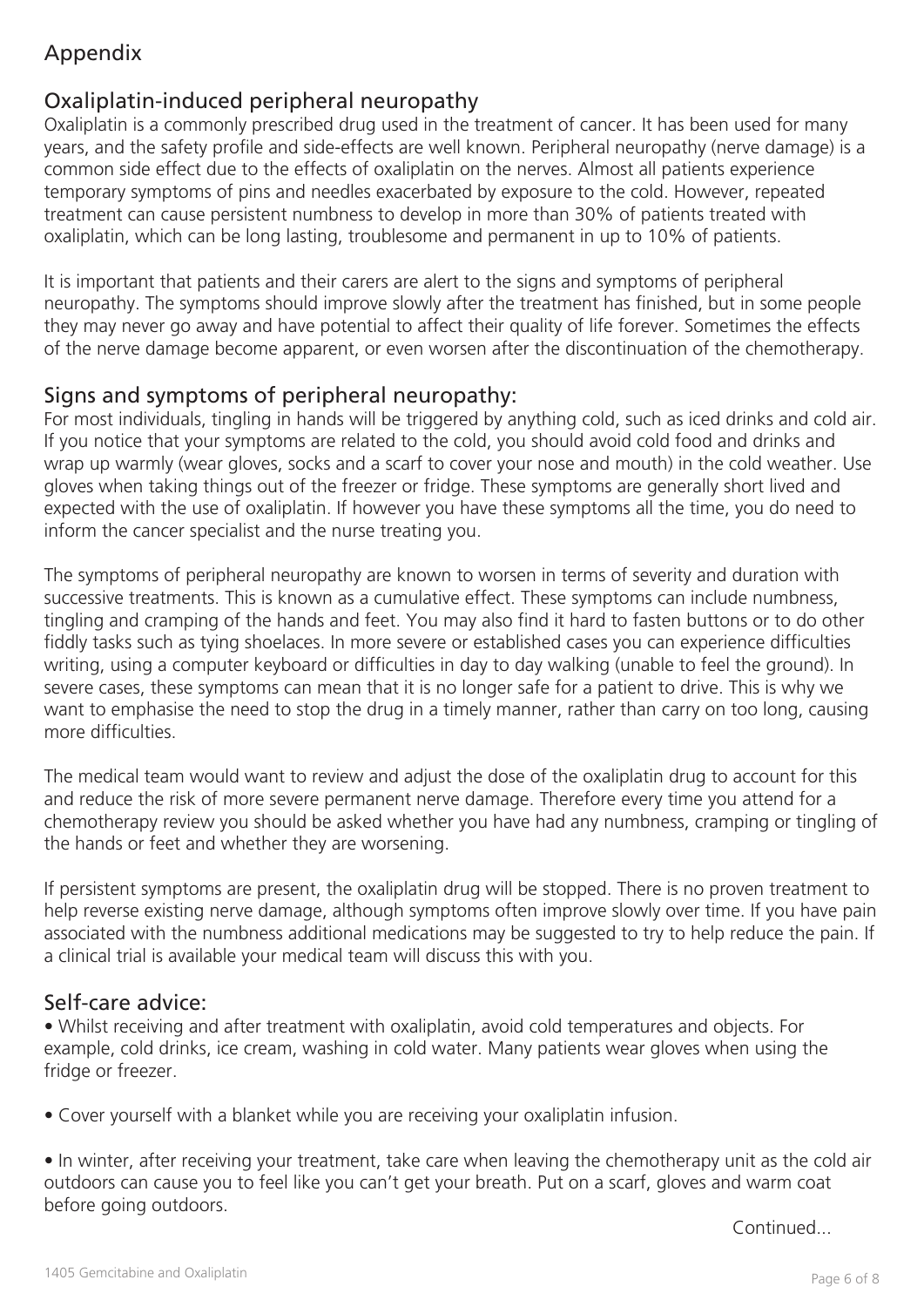#### Self-care advice:

• During the summer, avoid direct contact with air conditioning.

• If persistent symptoms occur mention this at your next hospital visit to the medical or nursing teams so that we can discuss what to do next.

If your tingling or numbness symptoms are persisting or worsening all the time (i.e. no full recovery before next dose), you should certainly inform your cancer specialist and chemotherapy nurse when you attend for a review.

The earlier the medical and nursing team are made aware of any signs of nerve damage, the sooner your treatment plan can be adjusted to reduce the risk of you developing any long-term nerve damage.